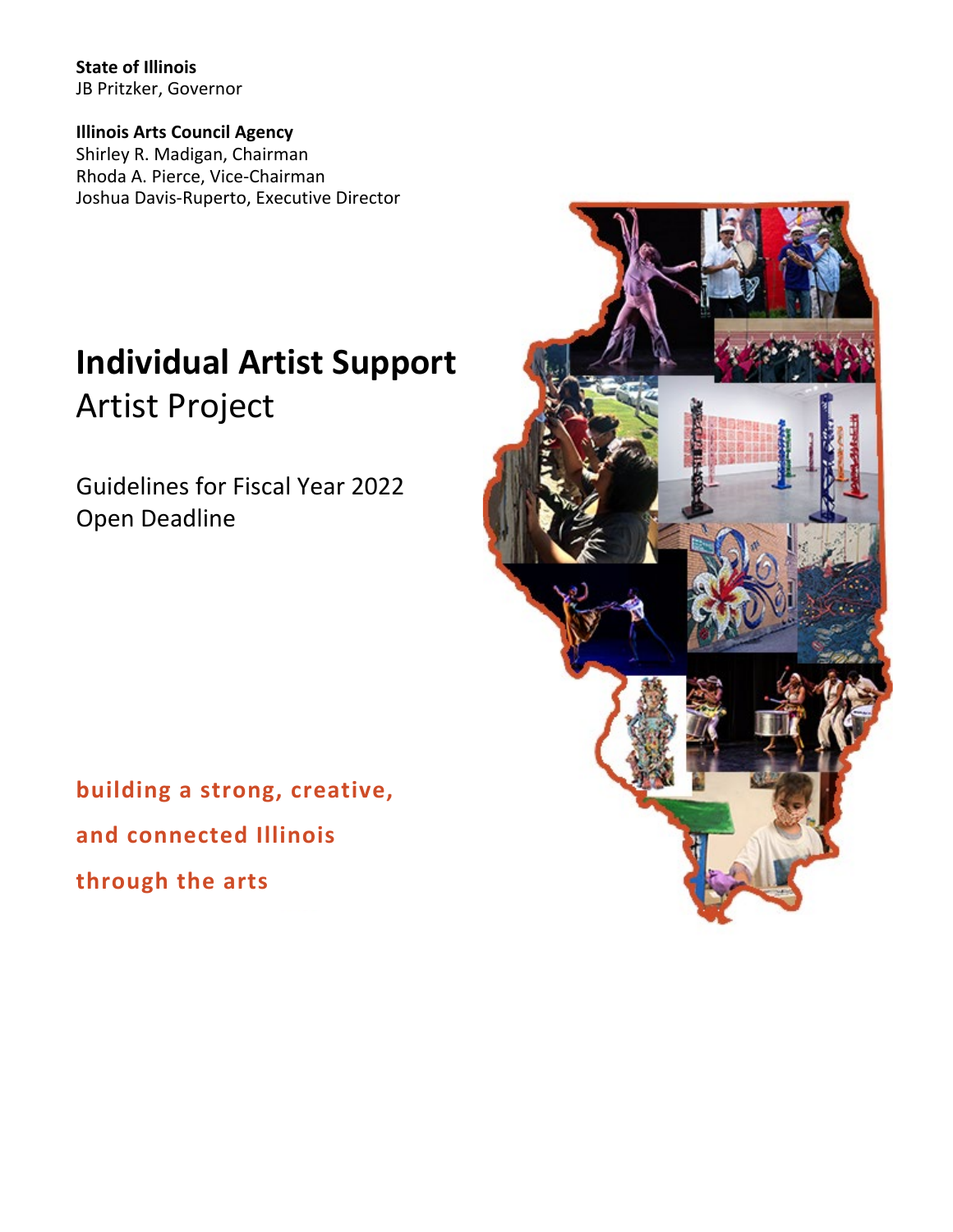# **Table of Contents**

- Link [About the Illinois Arts Council Agency](http://www.arts.illinois.gov/about-iaca)
- Link [Policies and Priorities](http://www.arts.illinois.gov/grants-programs/funding-programs/policies-priorities)
- Link [IACA Online Grant System](https://arts-illinois.force.com/)
- 3 What's New and Different This Year
- 4 Individual Artist Support Artist Project
- 6 Process, Notification, and Compliance
- 8 Application Overview
- 10 Application Attachments
- 12 Work Samples

# **Illinois Arts Council Agency Contacts**

For specific information on this grant contact:

**Teresa Davis**

Program Director Phone: +1 (312) 814-6753 Email: [Teresa.N.Davis@illinois.gov](mailto:Teresa.N.Davis@illinois.gov)

*Grantees included in cover photo collage: DanceWorks Chicago, Segundo Ruiz Belvis Cultural Center, Chicago Children's Choir, National Museum for Mexican Art, William O'Brien, Deeply Rooted Dance Theater, Oak Park Area Arts Council, Melissa Leandro, Janis Mars Wunderlich, 2019 3Arts Awards Celebration featuring a performance by Ayodele Drum & Dance Ensemble, and Freeport Art Museum.*

Accessible Guidelines To obtain assistance regarding applications and written materials, contact the agency's ADA/504 Access Coordinator: Teresa Davis Phone: +1 (312) 814-6753 TTY: +1 (888) 261-7957 Email: [Teresa.N.Davis@illinois.gov](mailto:teresa.n.davis@illinois.gov)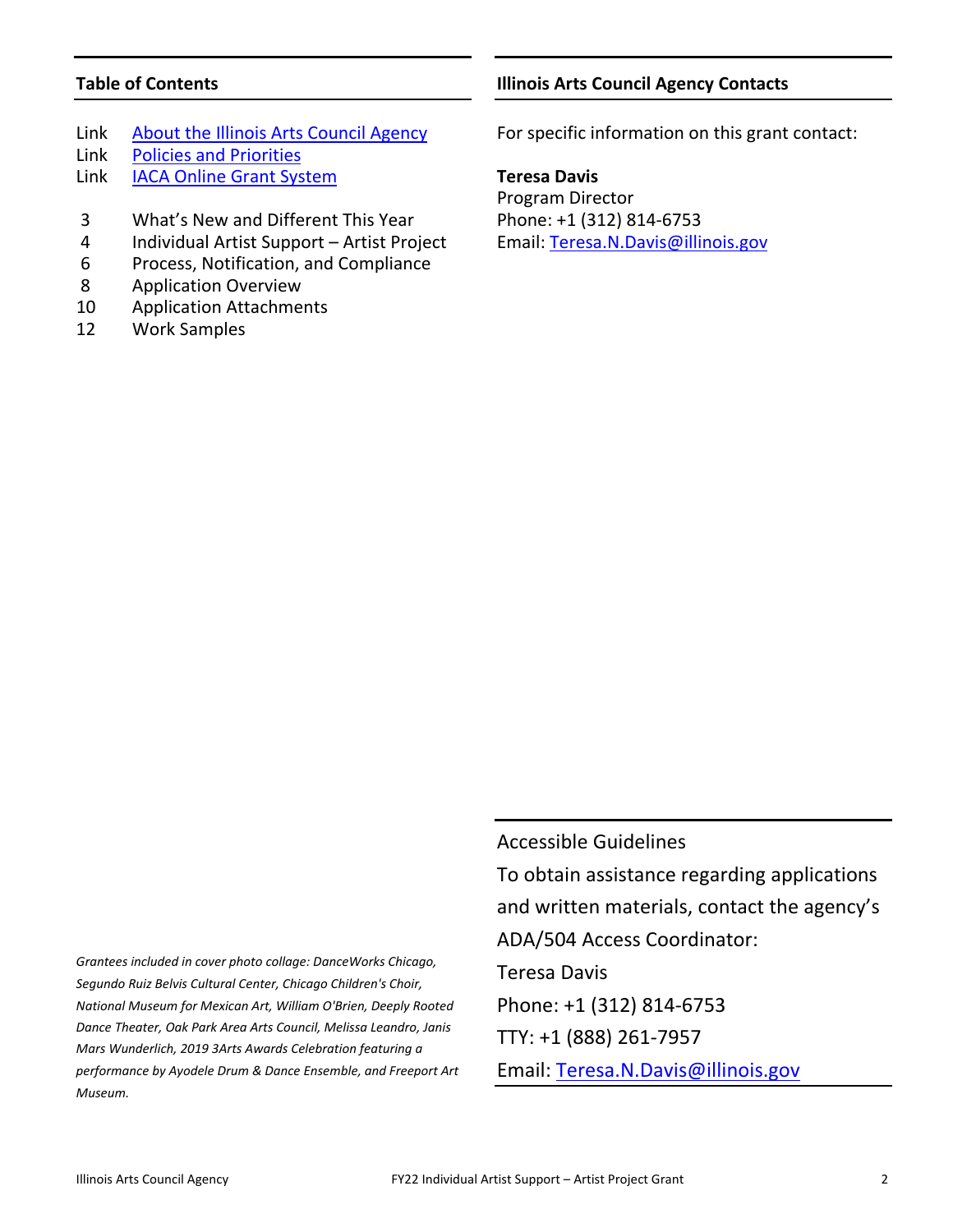# What's New and Different This Year NEW

The Illinois Arts Council Agency (IACA) has made several changes for Fiscal Year 2022 (FY22). Please read the guidelines carefully to learn the full details, but here is a summary of what to watch for.

#### **New Online Platform**

In FY22 we are transferring to [a new online system](https://arts-illinois.force.com/) that is different than the eGrant system used in previous years. To help you navigate the new system there is a recorded webinar on the [IACA Workshops and Webinars page.](https://arts.illinois.gov/Workshops%20%26%20Webinars)

# **Updated Guidelines**

Please note that nearly all sections of the guidelines have been updated. We ask you to please read them completely for all details.

#### **COVID-19**

While no one could have foreseen the effect the COVID-19 pandemic would have on the creative sector in fiscal year 2020 and 2021, we do know that the effects will be felt for many years to come.

COVID-19 related restrictions around communal gatherings has forced the performing arts community to adapt to varied challenges in presenting live arts, concerts, recitals, dance programs, and live theater.

All projects must be completed while following the [Illinois](https://www.dph.illinois.gov/covid19)  [Department of Public Health](https://www.dph.illinois.gov/covid19) (IDPH) health and safety guidelines related to the COVID-19 pandemic. Proposals will not be accepted that would put artists and/or community members at risk of contracting or spreading COVID-19.

Despite any COVID-19 restrictions, all grant funds must be expended by the end of the grant period.

For more information or for specific questions and concerns, please email Teresa Davis, Program Director, at: [Teresa.N.Davis@illinois.gov](mailto:Teresa.N.Davis@illinois.gov)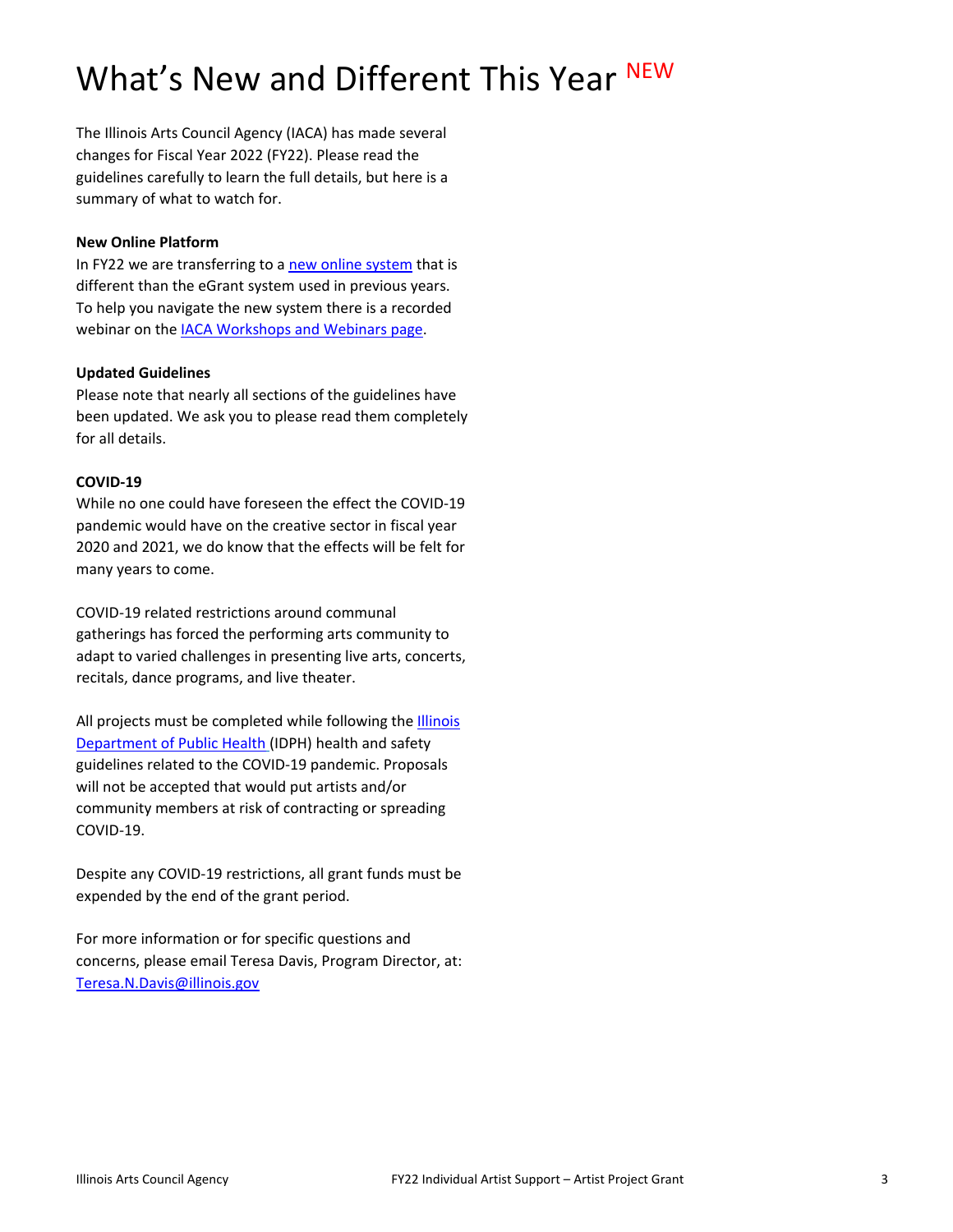# Individual Artist Support – Artist Project Grant Description

The Individual Artist Support Artist Project Track (IAS/AP) supports individual artists in the production and presentation of an artistic project.

Support for the development of skills, tools, and resources to advance an individual artist's career are available through the [IAS Professional Development Track.](http://www.arts.illinois.gov/Individual%20Artist%20Support)

#### **Eligibility Requirements**

All applicants must:

- Be citizens of the United States or holders of permanent resident alien status
- Be legal residents of the state of Illinois for the twelve months prior to the application deadline and throughout the grant period.
- Be at least 18 years of age.
- Apply utilizing a Salesforce account registered to the applicant.
- Submit all requested application materials by the deadline.

# **Collaborative Applications**

An applicant may apply for support of a project that involves the joint creation of a single work of art or a body of works of art by the applicant and up to two other artists. Only one artist of the collaborative team may be the applicant. The applicant must play a principal artistic role in the proposed project and is responsible for all legal and contractual issues related to the grant, including taxes. Any artist who indicates they are part of a collaborative team must demonstrate an ongoing record of collaborative work with the collaborating artists as named in the application. **All collaborating artists must meet the "Eligibility" requirements listed in the guidelines**.

Refer to th[e Proof of Eligibility](http://www.arts.illinois.gov/Proof%20of%20Eligibility) page on the IACA website for specific details and verification requirements.

#### **The following individuals are not eligible to apply:**

– Individuals enrolled in any degree or certificate granting program (including high school, bachelor, or master degree programs) at the time of application or during the award period. (Ph.D. candidates need to have completed their course work by the application deadline to be eligible.)

– Recipients of an IACA Individual Artist Support Artist Project or Professional Development grant in the previous fiscal year.

#### **Making the Project Accessible to All**

Recipients of public funding are required to make reasonable efforts for projects to be accessible to the public. Applicants should consider physical and programmatic accessibility as an integral part of the planning and budgeting process. Accessibility involves both the location (the facility) and the content (the activity or product.) Thinking about accessibility issues (e.g., accessible websites, sign language interpreters, recordings of printed materials, audio-description describers, captioning or large- print labeling) in the early planning stages of a project, is the key to ensuring that persons with disabilities will be able to participate. For further information and resources see the **Grantee Requirements** [page](http://www.arts.illinois.gov/grantee-requirements) on the IACA website.

#### **Deadline**

This program has an open deadline. Applications must be received a minimum of eight weeks before the project beginning date as identified in the application. Applications are reviewed in the order in which they are received and will be accepted until the funds are fully committed or by May 15, 2022. (Funds have historically been expended by or before January.)

#### **Grant Period**

Fiscal Year 2022 IAS/AP funds support activities occurring by August 31, 2022.

#### **Examples of activities IAS/AP will support:**

- Marketing and distribution of a manuscript
- Exhibitions and exhibition catalogues
- Post-production and screenings of film or video
- Music or Audio studio recordings
- Performances

#### **Examples of activities IAS/AP will not support:**

- Applicant compensation (payment to oneself)
- Expenses outside the project timeline
- Apprenticeships or mentorships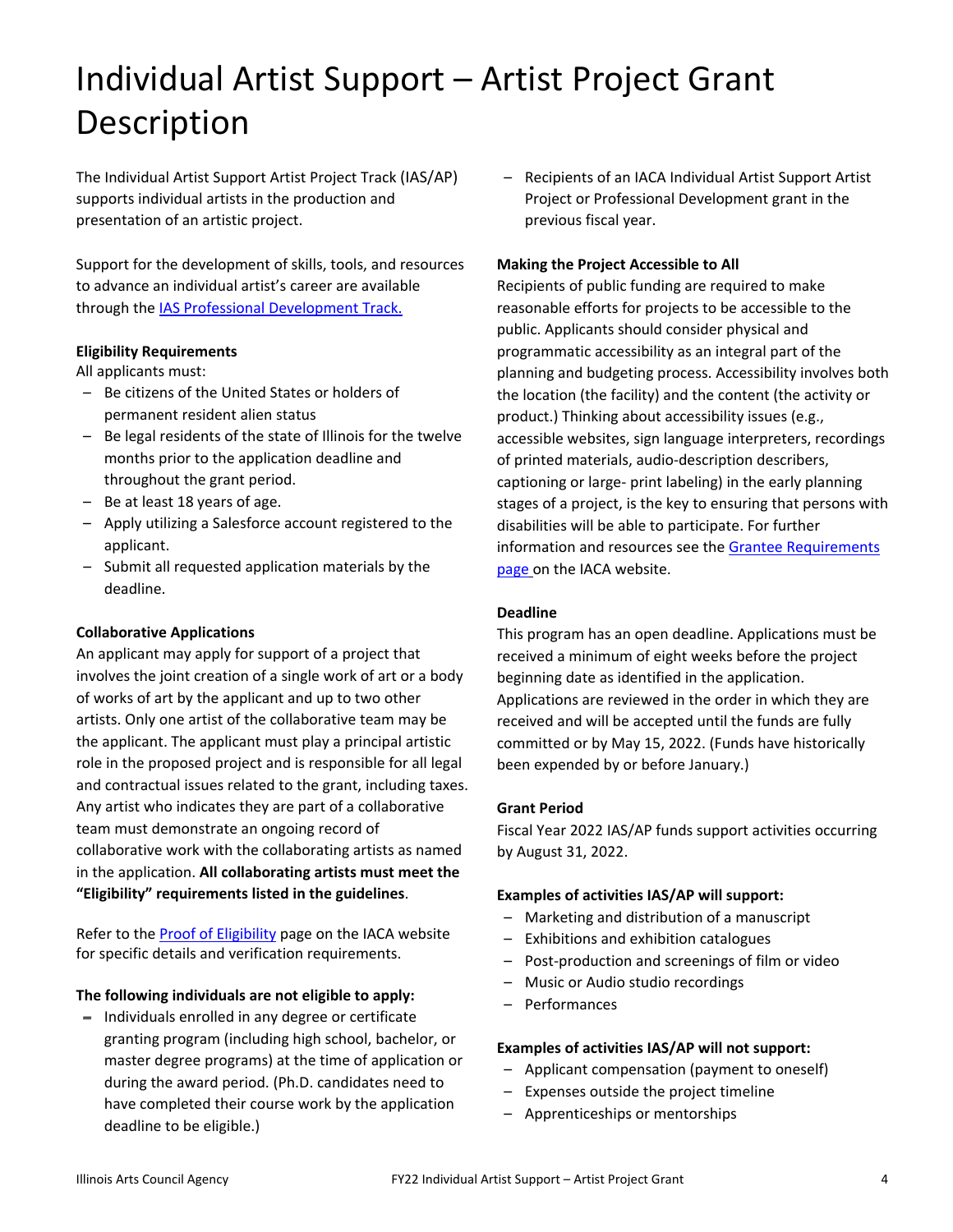- Capital purchases, capital improvements, or construction
- Purchase of permanent equipment which exceeds \$500
- Enrollment in higher education classes or programs
- Presentation of classes or workshops
- Curatorial projects (noncreators of the artwork)
- Website development for individual artists (Available through [IAS Professional Development Track.\)](http://www.arts.illinois.gov/Individual%20Artist%20Support)
- Projects and activities which take place outside the United States

# **Artistic Disciplines**

Artists will select one Discipline Category to apply in.

- **Crafts**  Includes Clay, Fiber, Glass, Leather, Metal, Paper, Plastic, Wood
- **Dance**
- **Design Arts**

Includes Architecture, Fashion, Graphic, Industrial, Interior, Landscape Architecture

– **Ethnic & Folk Arts** 

Includes those artistic practices which have a community or family base; express that community's aesthetic, heritage, or tradition; and have endured through generations. These art forms reflect the culture of the regional language, tribal, or nationality group from which they spring. Preference will be given to those artists whose work reflects their own heritage.

– **Interdisciplinary** 

Incorporates at least one discipline outside the visual arts.

# – **Literature**

Includes Creative Non-fiction, Fiction, Poetry, and Scriptworks. Creative non-fiction is distinguished from analytical, journalistic, technical, and scholarly/academic writing by its strong narrative literary quality as found in personal essays and memoirs.

– **Media Arts** 

Includes Film, Video, Audio, Digital and Computerbased Art.

- **Music**
- **New Performance Forms**

Includes work from Performance Artists, Solo Theatre Artists, Movement-based Artists, and Performance Poets.

– **Photography** 

- **Theatre**
- **Visual Arts**

Includes Experimental, Graphics, Mixed Media, Painting, and Sculpture. Experimental includes Conceptual, Installations, New Materials. Graphics includes Works on Paper, Drawing, Printmaking, and Artists Books.

# **Request Amounts**

Applicants may request a maximum of 75% of the total cost of the project up to \$4,000. The minimum request is \$500. All requests should be rounded down to the nearest five or ten. Grant amounts awarded are based on eligible expenses outlined in the Project Budget. The grant amount request will be self-calculated in the IAS/AP Budget Template.

# **Cash Match**

Applicants must secure a cash match to cover the remaining costs of the project from sources other than the State of Illinois, including the Illinois Arts Council Agency.

# **Appeals**

An appeal of the IACA's decision must be made in writing within 30 calendar days of the date of the notification letter. Appeals are limited to situations in which incorrect information has been used in the panel process, procedural faults have occurred, or new information not available at the time of the panel meeting which, in the opinion of the panel chair, could significantly influence the recommendation is now available. Appeals should be made within th[e IACA online grant system](https://arts-illinois.force.com/) and be addressed to the IACA Executive Director.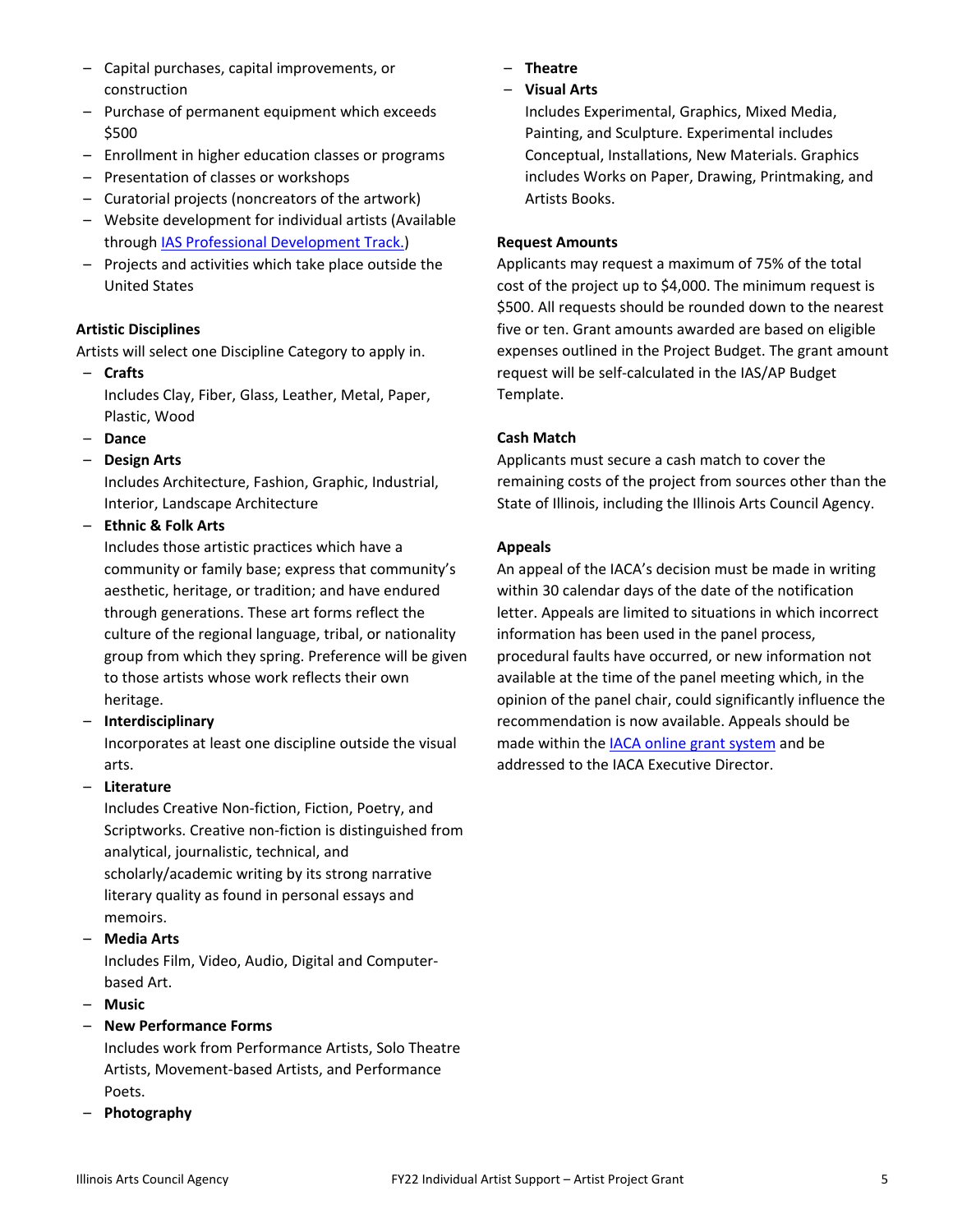# Process, Notification, and Compliance

# **Review Process**

The application is received and assigned an application number that will be used in future communication regarding that application.

The IACA staff reviews the application based on the review criteria with advisory panelist expertise when necessary. Applications which have been ruled ineligible or incomplete will not be reviewed. The applicant may be asked to answer questions or submit further written information. A record of the review process is maintained for all reviewed applications, applicants are encouraged to call for review feedback after receiving funding notification. Funding recommendations are presented to the Executive Director and the IACA board of directors for approval.

# **Notification**

Applicants will be notified of the Council's decision on their application via email within eight weeks of their submission date. If funded, this notification will include grant agreement and other required materials, which must be completed and returned to authorize payment. Once these documents and copies of other requested materials\* are returned to the IACA, **it will take at least two months and up to six months for payment to be issued by the State Comptroller.** 

\*Before funds are released, grantees may be required to provide additional documentation that confirms residency status for at least one year prior to the application deadline. Refer to the [Proof of Eligibility](http://www.arts.illinois.gov/Proof%20of%20Eligibility) page on the IACA website for specific details and verification requirements.

Grantees are legally obligated to complete their project activities within the time frame and by the manner specified in the grantee's application.

Grantees should ensure they have access to available resources (monetary and otherwise) with which to fully complete the funded project in the timeframe and manner specified before accepting a grant award.

#### **Taxability of Grant**

The Internal Revenue Code provides that the full amount of an Individual Artist Support Program grant is taxable to its recipient. For questions regarding income-tax liability, contact the Internal Revenue Service or a personal tax advisor.

# **Compliance**

#### **Grant Acceptance**

For awards to be processed, all grant acceptance paperwork must be submitted to the IACA grants office. This paperwork should be submitted via the IACA online grant system and include:

- Grant agreement signed and dated.
- Legal Status Disclosure Certificate (LSDC) signed and dated by the authorizing official.
- Applicants that receive an IACA award are required to notify their state representative, state senator, and the Office of the Governor by letter of the grant amount and the project or program it helps support. Prior to mailing the letters to the legislators, make copies of the letters to include with your grant acceptance materials.

#### **Final Report**

All IACA grant recipients are required to complete and submit a final report by September 30, 2022. Notification and instructions for the final report will be sent to grantees in August.

The Final Report will report on the activities that took place during the grant period specified in the Grant Agreement. Failure to submit complete final reports will impact the awarding of any subsequent grant.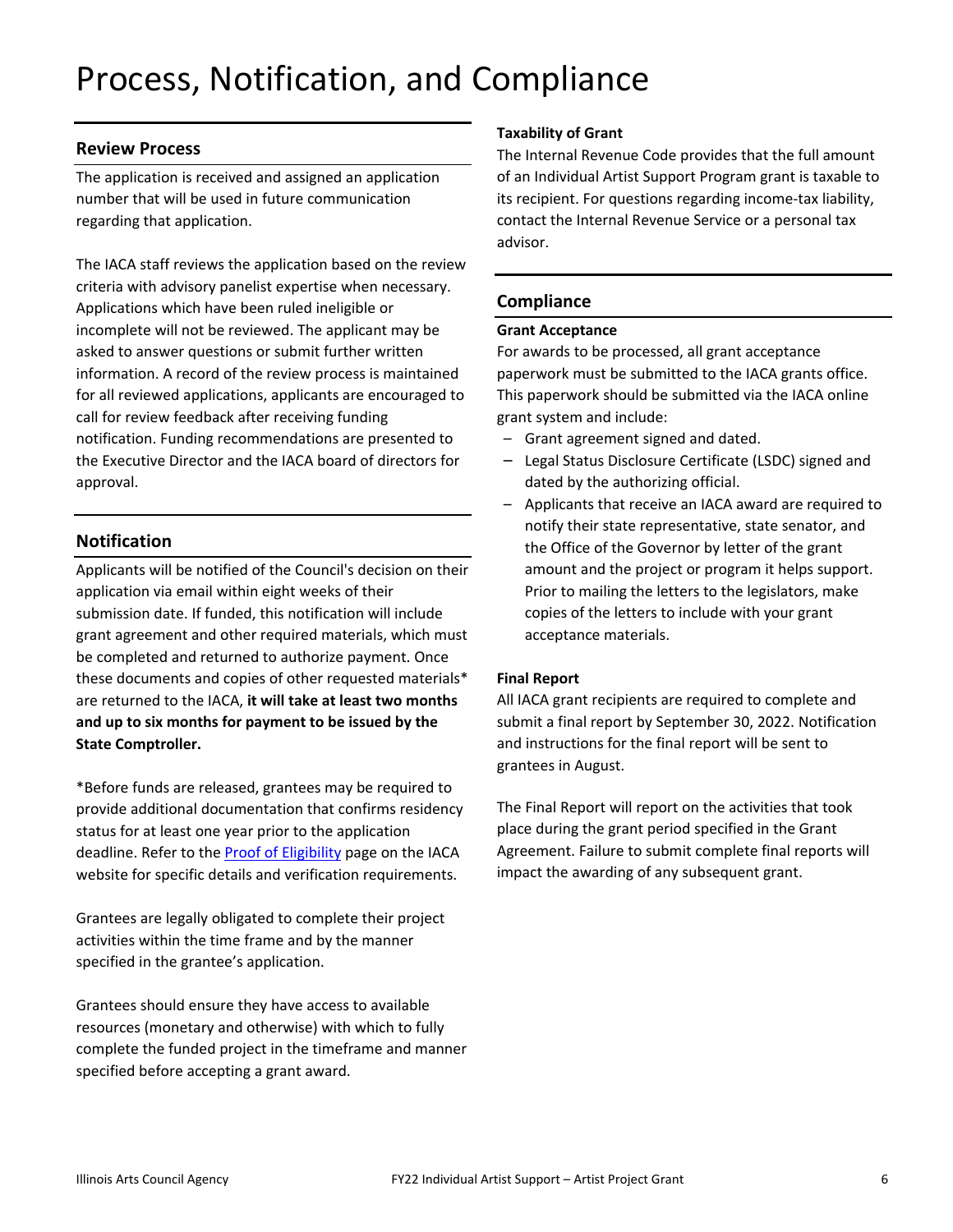# **Crediting Requirements**

Grant recipients must credit the IACA in all promotional material and public notices in the following manner:

# **This program is partially supported by a grant from the Illinois Arts Council Agency.**



For further information regarding usage of the logo and to download a copy, go to th[e logo page](http://www.arts.illinois.gov/IACLogo) of the IACA website.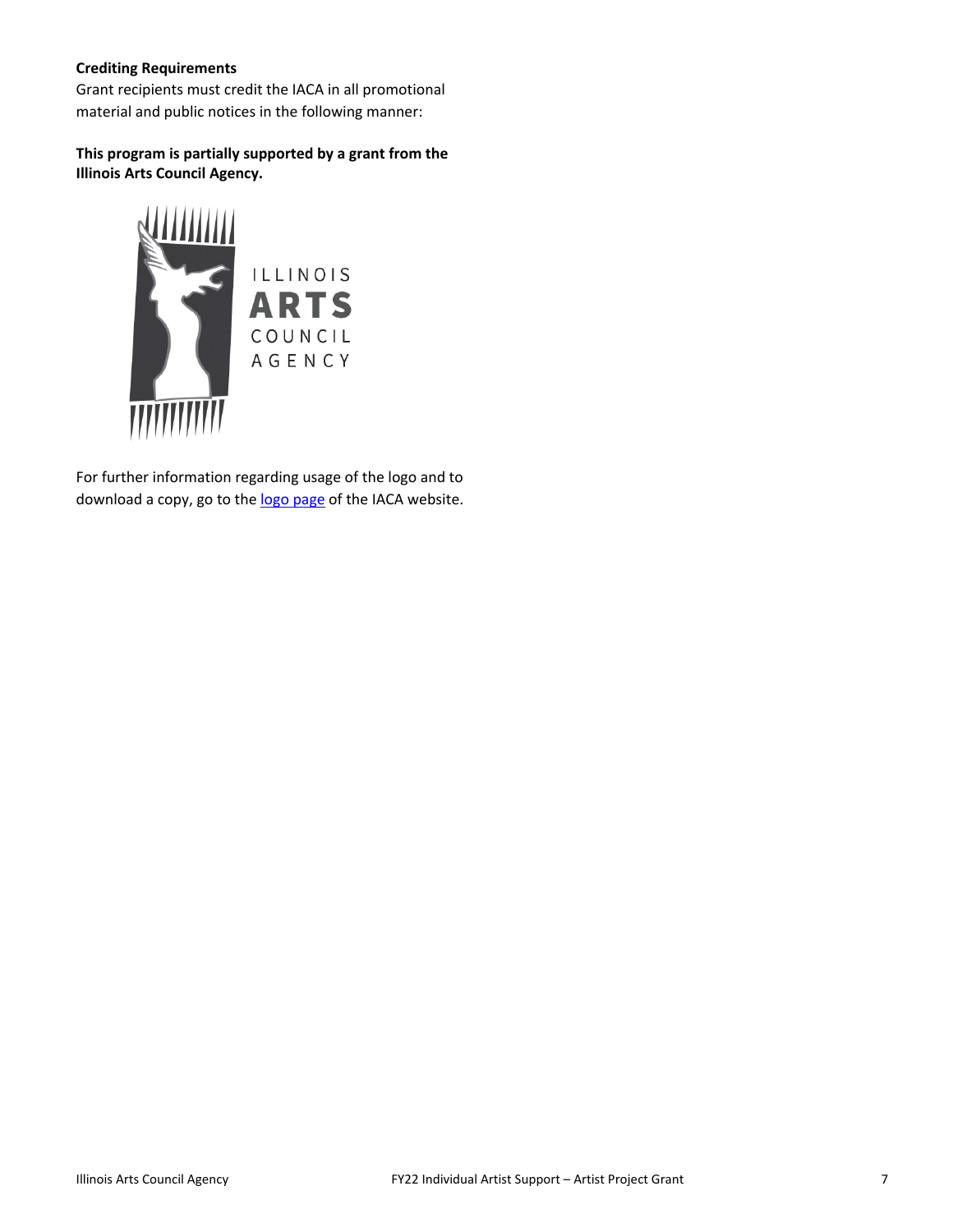# Application Overview

IACA utilizes an [online grant system](https://arts-illinois.force.com/) to accept applications. **Please note for the FY22 IAS/AP Grant there is a new application portal/system**. The Illinois eGrant system is closed for future applications. Much like eGrant, the new online IAS/AP application consists of form field components and the uploading of required documents. Each component must be completed and submitted in the required format by the deadline. For complete instructions go to the [Using Salesforce](https://arts.illinois.gov/using-salesforce) section of the IACA website.

There is also a [user manual for the new online platform](https://arts.illinois.gov/sites/default/files/content/IACA%20Applicant%20User%20Manual.pdf) on our website to help guide the application process. Please review this carefully and use as a reference.

#### **How to Apply**

First:

- Read the IACA [Policies and Priorities](http://www.arts.illinois.gov/grants-programs/funding-programs/policies-priorities) and guidelines carefully and contact IACA staff for clarification. It is the responsibility of the applicant to be familiar with IACA policies, priorities, and grantee requirements.
- Prepare all required attachments and save them as PDFs

#### Next:

- Log into **IACA online grant system**
- Complete the electronic application in the IACA online grant system
- Upload all attachments required to the electronic application
- Successfully submit the electronic application to IACA online grant system a minimum of 8 weeks in advance of the project beginning date or by the deadline.

# **Application Components**

#### **1. Applicant Information**

Under this tab please create or update the entity applying for the grant. **For the IAS/AP grant this must be an individual**. This tab requires the following information:

– Individual contact information

Please note this information may be updated at any time. Please keep this information current to ensure communications from IACA reach you.

#### **2. Grant Programs Selection**

Under the Grant Programs tab, select the Individual Arts Support - 2022 Grant. The system will prompt the selection of the applicant to move forward.

On this main section please also provide:

- Applicant Discipline
- Select the Artist Project track
- Request Amount (From Line 7 on the IAS/AP Budget Template)
- Beginning Project Date (A minimum of 8 weeks from date of submission and no earlier than September 9, 2021)
- Ending Project Date (No later than August 31, 2022)

Please note that after an application is started it will appear on the home screen in the online grant system. Within the grant application, the requirements/sections will be listed along the left-side of the screen. Please access your draft application from here to avoid starting a duplicate application.

Please also note that once you create your application the system will say your Financial Information records are complete. This is because the IAS/AP application does not have financial data that is entered directly into the system. You will still need to upload your completed IAS/AP Budget Template as part of your application.

#### **3. Supporting Documents**

All listed attachments are required.

#### **All attachments that are uploaded must be PDFs.**

The attachments to be uploaded are:

- Narrative
- Project Budget (use IAS/AP Budget Template)
- Artist Resume or Bio
- Artist Statement
- Proof of Confirmation
- Work Sample *– may be pdf or url link*
- Proof of Illinois Residency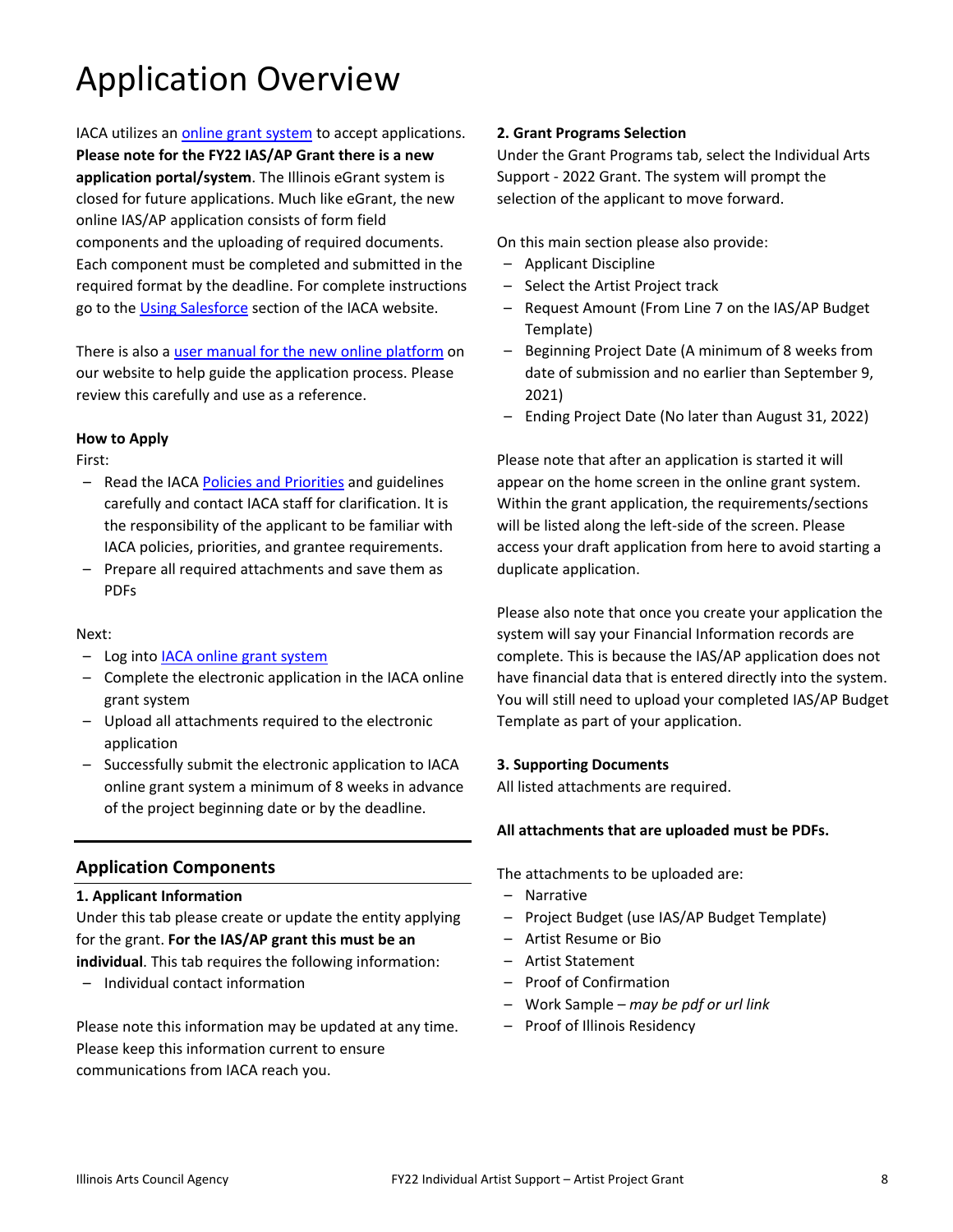#### **4. Submit / Certification**

Please note this is a two-step process to both certify and submit your application. Once the application is complete click the Submit Button in the lower left-hand corner. A pop-up will require certification of eligibility and application content.

After certification there is a submit button which must be clicked to complete the application in the [IACA online](https://arts-illinois.force.com/)  [grant system.](https://arts-illinois.force.com/) The application will not be successfully submitted until the second submit button is clicked.

# **Evaluation Criteria**

Proposals are evaluated based on the listed criteria. All required materials are considered in the review of the application.

- Clarity of project
- Impact of the proposed project to advance the applicant's work and career
- Ability of the applicant to carry out the project (to include planning with consideration of COVID-19)
- Quality of the applicant's work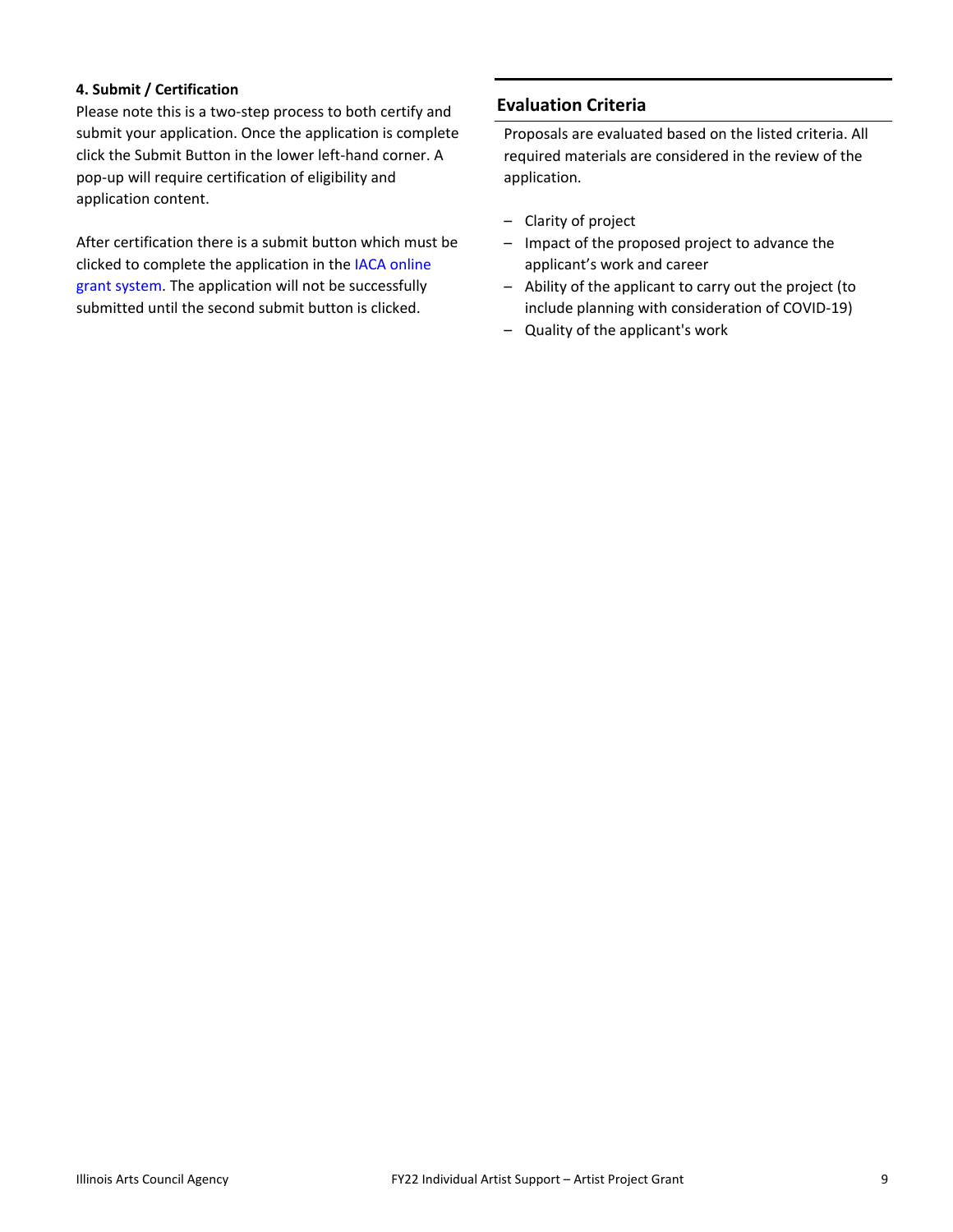# Application Attachments

Refer to the description for each of the following attachments:

- Narrative (no more than 2 pages)
- Project Budget (use IAS/AP Budget Template)
- Artist Resume or Bio (no more than 2 pages)
- Artist Statement (no more than 1 page)
- Proof of Confirmation
- Work Sample
- Proof of Illinois Residency

# **Formatting attachments**

Apart from Promotional Materials, all attachments for which a template is not provided, must:

- Be saved as PDF files
- $-$  Be 8  $\frac{1}{2}$  " x 11" with at least a 1" margin
- Use a 12-point or larger black type on a white background
- Have sequentially numbered pages with the applicant's name and attachment title on the top of each page
- Be organized using the headings listed for each attachment
- Be named as follows: Lastname\_Firstname\_AttachmentName.pdf

# **Narrative**

Address the following areas in no more than two pages:

# **Project Description**

- Provide a detailed overview of the proposed project.
- Include a description of the public release, or presentation of the proposed project, keeping in mind possible COVID-19 restrictions.
- Indicate your role in the proposed project. If any other individual or organization will be responsible for aspects of the proposed project, include their role, name(s), and background.
- Describe why this project is important to you and your career at this time.

# **Expenses**

- Detail the specific expenses related to this project.
- If project expenses exceed the request, identify additional sources of income that will be used to complete the project.

# **Target Audience**

– Describe the target audience for the project.

# **Promotion and Distribution**

- Describe how the activity will be promoted and marketed to the targeted audience.
- If applicable, indicate how the activity will be distributed to the targeted audience.

# **Project Venue (if applicable)**

- Provide details on the venue and describe how it is relevant to this project and your work.
- Virtual/online platforms and outdoor venues can be considered as possibilities.

# **Project Timeline**

– Provide a timeline for the project indicating specific dates for tasks to be completed including the public release or presentation. This should fall within the grant period.

Submit this document as a PDF file and named: Lastname\_Firstname\_Narrative.pdf

# **Project Budget**

Complete a budget for the proposed project outlined in Attachment A: Project Narrative using the template [available,](https://arts.illinois.gov/sites/default/files/content/IAS%20Budget%20Template%20AP.PDF) providing the following:

#### **Expenses**

List itemized expenses for the project. Be specific about items, amounts, and note whether the expense is actual or anticipated. **Do not include expenses prior to the project beginning date.** Eligible Grant Amount (line 5) is selfcalculating.

# **Income**

Itemize the sources of income both cash and in-kind. Indicate if the source is Confirmed (C) or Anticipated (A). Applications must show a minimum of 25% cash match of the total cash expenses of the project. Project income must equal project expenses.

Submit this document as a PDF file and named: Lastname\_Firstname\_Budget.pdf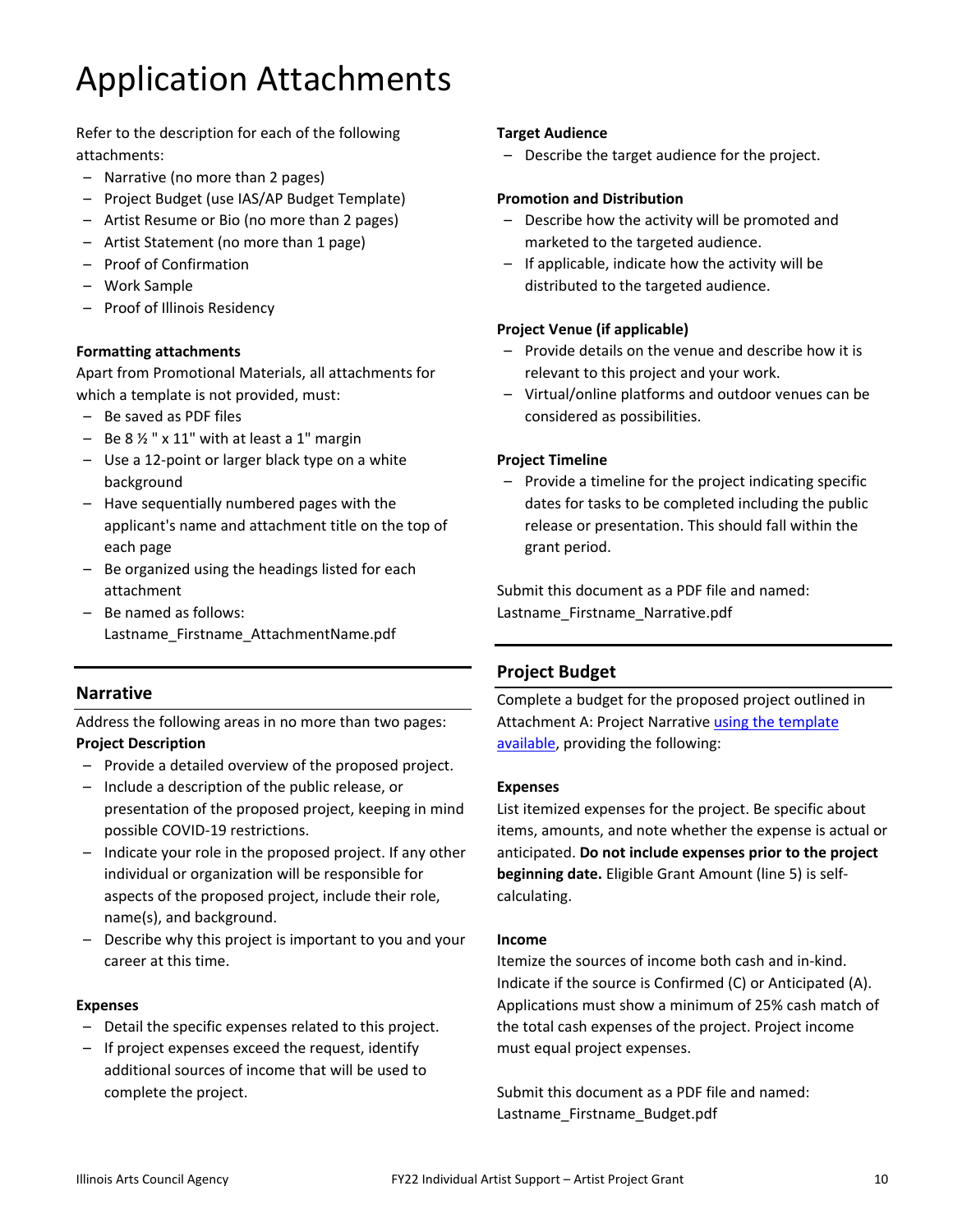# **Artist Resume or Bio**

Submit an artistic resume or bio of no more than two pages. Academic vitae are discouraged.

Submit this document as a PDF file and named: Lastname\_Firstname\_Bio.pdf

# **Artist Statement**

Submit an artist statement of no more than one page explaining the direction, focus, aesthetic, thematic, content or form of your work.

Ethnic and Folk Arts applicants must also describe:

- Traditional art form practiced and how it was learned (from whom, when, and where it was learned).
- How the art form and personal experience expresses the culture and communities from which it springs.
- How the practice of this traditional art enriches your life and the life of your community.

Submit this document as a PDF file and named: Lastname\_Firstname\_Statement.pdf

# **Proof of Confirmation**

Submit verification of commitment for activities related to the project. This attachment may consist of multiple pages. Acceptable formats may include:

- A letter of intent outlining the understanding between two or more parties with the intent to formalize
- A contract
- An application agreement
- A cost estimate from contractors or for services or materials
- Proof of venue rental/studio booking
- Email

**Verification should be from any outside parties involved in the project. Self-statements are not accepted.**

Submit this document as a PDF file and named: Lastname\_Firstname\_Confirmation.pdf

#### **Work Sample**

This attachment may consist of multiple pages of materials/links or a direct link to online material. This could include documentation on sites such as VIMEO, YouTube, SoundCloud, Flickr, Dropbox or the artist's own website.

Refer to the Work Samples section on page 12 for specific discipline requirements.

If uploading a document, submit this document as a PDF file and named: Lastname Firstname Sample.pdf

#### **Proof of Illinois Residency**

Applicants must upload of one of the following items:

- A valid Illinois driver's license which includes the date issued and expiration date (entire front and back)
- A valid State of Illinois identification card which includes the date issued and expiration date (entire front and back)

Submit this document as a PDF file and named: Lastname\_Firstname\_Residency.pdf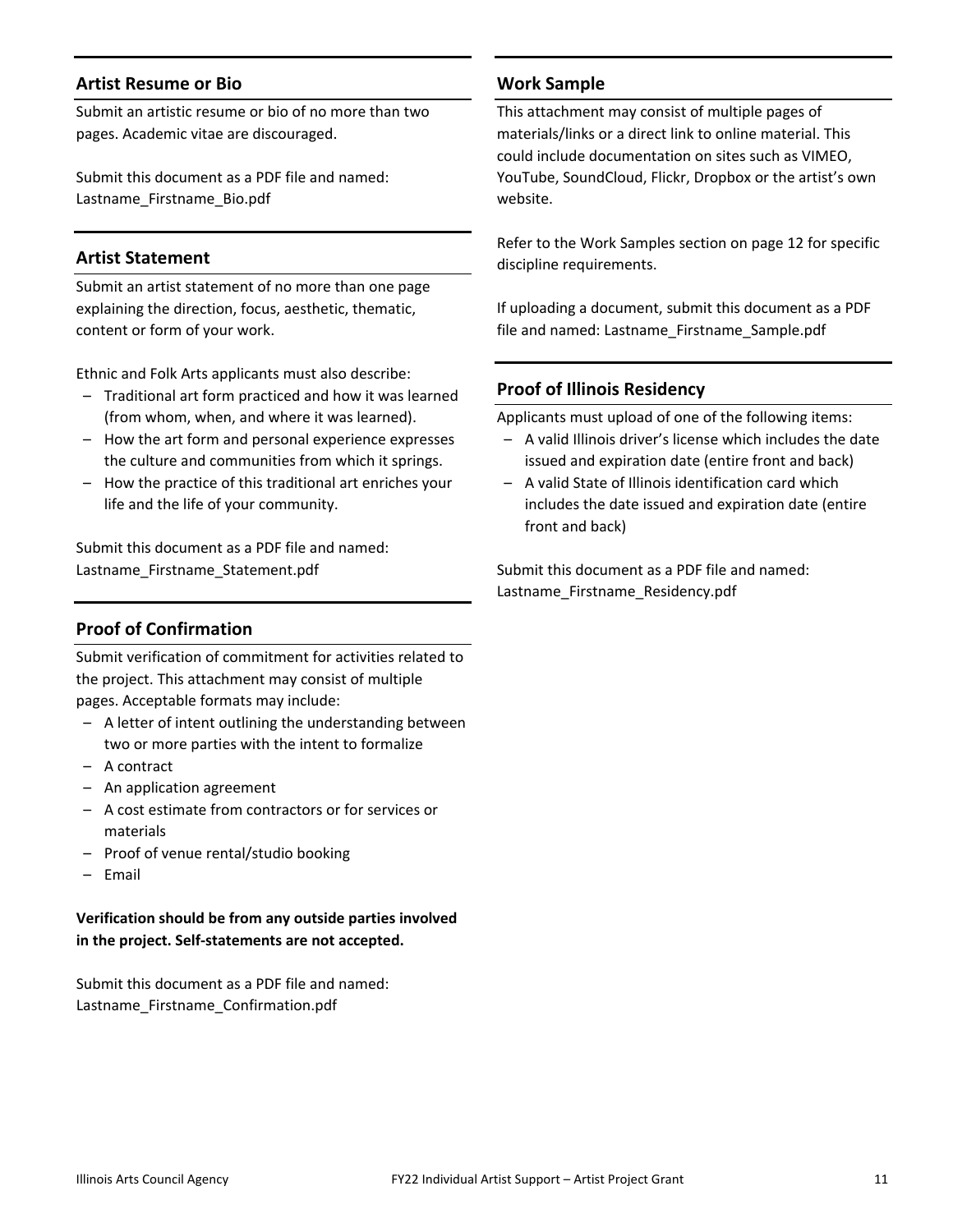# Work Samples

Artists will select one Discipline Category to apply in:

- **Crafts**
- **Dance**
- **Design Arts**
- **Ethnic & Folk Arts**
- **Interdisciplinary**
- **Literature**
- **Media Arts**
- **Music**
- **New Performance Forms**
- **Photography**
- **Theatre**
- **Visual Arts**

# **Crafts, Design Arts, Photography & Visual Arts**

Submit a PDF of no more than four pages in length which includes a link to the work samples or contains up to eight images.

Indicate the following for each image:

- Title of work
- Date of execution
- Medium
- Dimensions (height x width x depth)

# **Dance & New Performance Forms**

Submit a PDF of no more than one page in length which includes a link to a video work sample.

- Include title of work, length, and date of completion.
- Indicate what portion of the work sample should be reviewed, up to 10 minutes.
- If the production of the work involves others, explain your role.
- If performing with others, describe yourself to help with identification. For example, "I am the performer in the green costume".
- Still photography will not be accepted.

# **Ethnic & Folk Arts**

Digital images, audio, and video links will be accepted. Follow the formats described for the disciplines that best capture the work being presented.

# **Interdisciplinary**

Digital images and video links will be accepted. Follow the formats described for the disciplines that best capture the work being presented.

# **Media Arts (film, video, audio, digital & computer-based art)**

Submit a PDF of no more than one page in length which includes a link to a video or audio work sample.

- Include title of work and date of completion.
- Indicate what portion of the work sample should be reviewed, up to 10 minutes.
- Indicate your role and the role of others involved (if applicable), in the production of the work.

#### **Music**

Submit a PDF of no more than one page in length which includes a link to an audio work sample, or if the music has a strong theatrical or operatic component, a link to a video work sample.

#### **For Composers**

- Include title of work, length, and date of completion.
- Indicate what portion of the work sample should be reviewed, up to 10 minutes.
- If the production of the work involves others, explain your role.

#### **For Musicians**

- Submit a sample of your work as a musician as outlined for Composers.
- If performing with others, describe yourself to help with identification. For example, "I am playing the violin," or "I am the lead singer."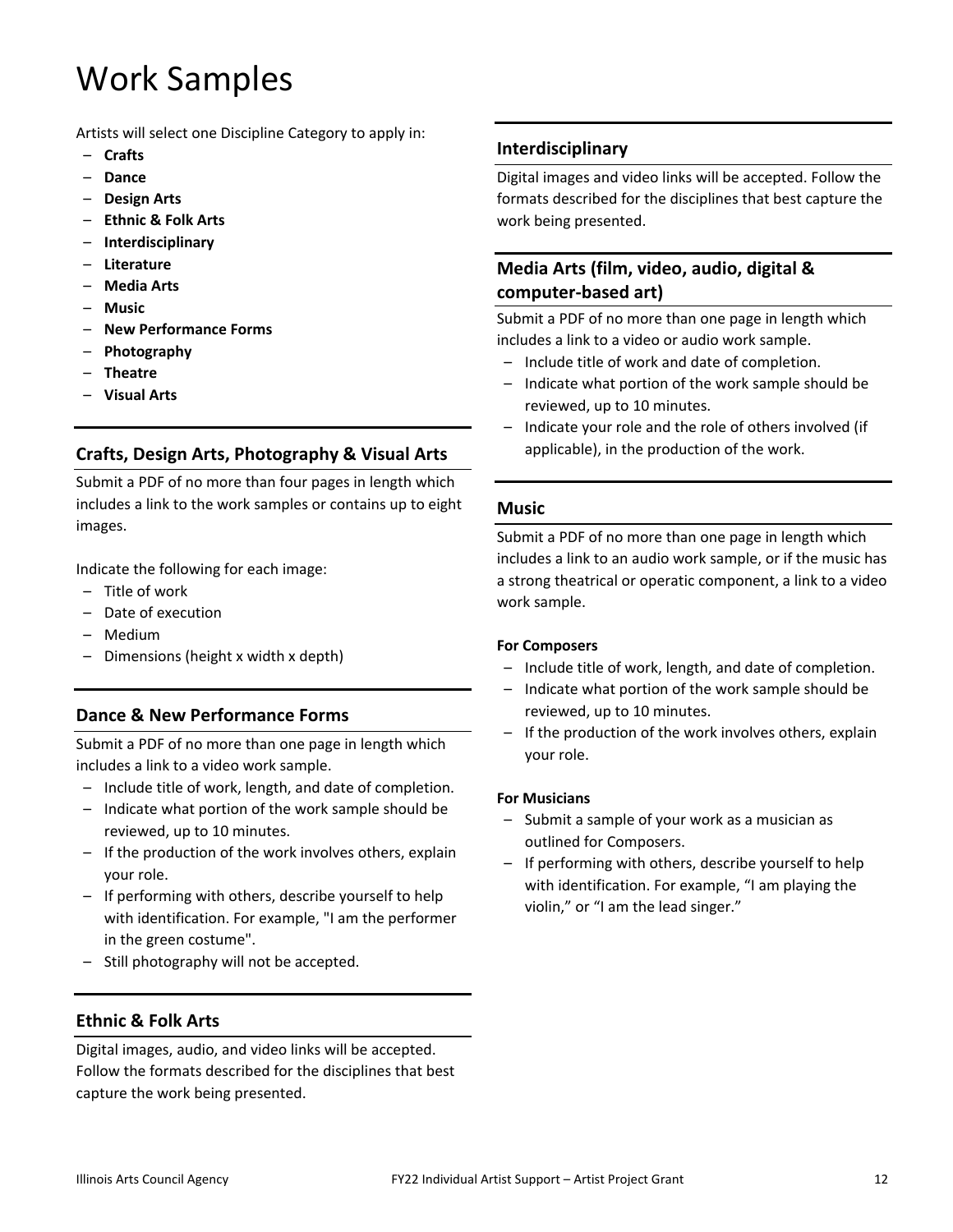# **Literature**

Maximum of eleven pages allowed. The first page must be the work sample inventory listing followed by up to 10 pages of a typed manuscript.

- Pages must have the applicant's first and last name in the top right-hand corner in the top right-hand corner
- Manuscripts must be typed with one-inch margins of all sides
- Font size must be 12 pt. or larger

# **For Poetry submissions**

Include no more than one poem per page. Submissions may be single-spaced only if double-spacing would impinge on the interpretation or format of the work. The inventory page must indicate the following for each piece submitted in the order it appears in the manuscript:

- Title of poem
- Total page count of each poem submitted (if the page count is different from the poem in its original form, also indicate the original page count)
- The date completed, or if work-in-progress, anticipated date of completion

# **For Prose submissions (fiction, creative non-fiction)**

Manuscripts must be double spaced. The inventory page must indicate the following:

- Title of work
- Genre (fiction, creative non-fiction)
- Number of pages submitted
- Date completed, or if work-in-progress, anticipated date of completion
- A brief synopsis of the entire work. If the manuscript is an excerpt from a larger work, describe the submitted excerpt's relationship to the entire work.

# **For Playwrights/Screenwriters**

The first page of the manuscript should indicate the following:

- Title of work
- Title of excerpted scene or act submitted
- Genre (e.g. stage play, screenplay, teleplay, libretto, radio play, audio drama, etc.)
- Total length in pages
- Date completed, or if work in progress, anticipated date of completion
- A brief synopsis of the script including the excerpt and its relationship to the entire work.

# **Theater**

Submit a PDF of no more than one page in length which includes a link to a video work sample.

- Include title of work and date of completion.
- Indicate what portion of the work sample should be reviewed, up to 10 minutes.
- If the production of the work involves others, explain your role.
- If performing with others, describe yourself to help with identification. For example, "I am the performer in the green costume".

If a video work sample is not available, the following may be submitted in its place:

- A PDF of no more than four pages in length which includes up to six photographs or digital images of scene(s) from two recent productions, labeled as follows:
	- o Name of production.
	- o Producing company.
	- o Date of production.
	- o Name(s) of actors from left to right.
- Program(s) from production(s).
- Published reviews of productions.